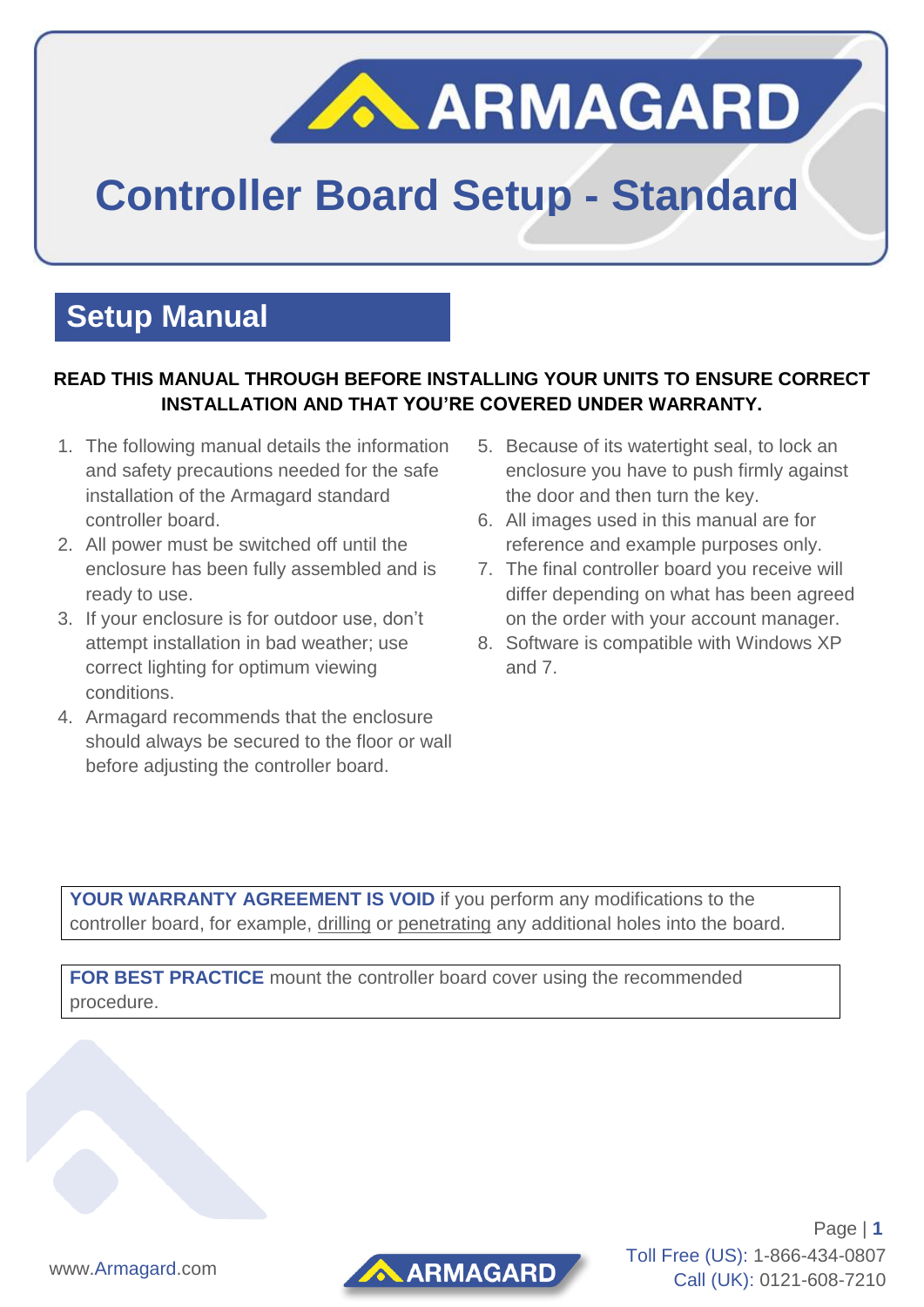#### **Controller Board Setup - Standard**

The printed circuit board (PCB) automatically manages the on-off commands for an enclosures air curtains, fans, heaters, and power outlets.



#### Setup Kit

To reconfigure the controller board, you'll need the setup kit which is provided by Armagard as an optional extra.

- 1. USB setup cable.
- 2. Software drivers available from Armagard's support website.
	- o [http://support.armagard.com/index.php?/Knowledgebase/Article/View/47/25/a](http://support.armagard.com/index.php?/Knowledgebase/Article/View/47/25/armagard-controller-board-setup) [rmagard-controller-board-setup](http://support.armagard.com/index.php?/Knowledgebase/Article/View/47/25/armagard-controller-board-setup)
	- o Folder Name: Armagard USB Configurator.zip





Page | **2** Toll Free (US): 1-866-434-0807 Call (UK): 0121-608-7210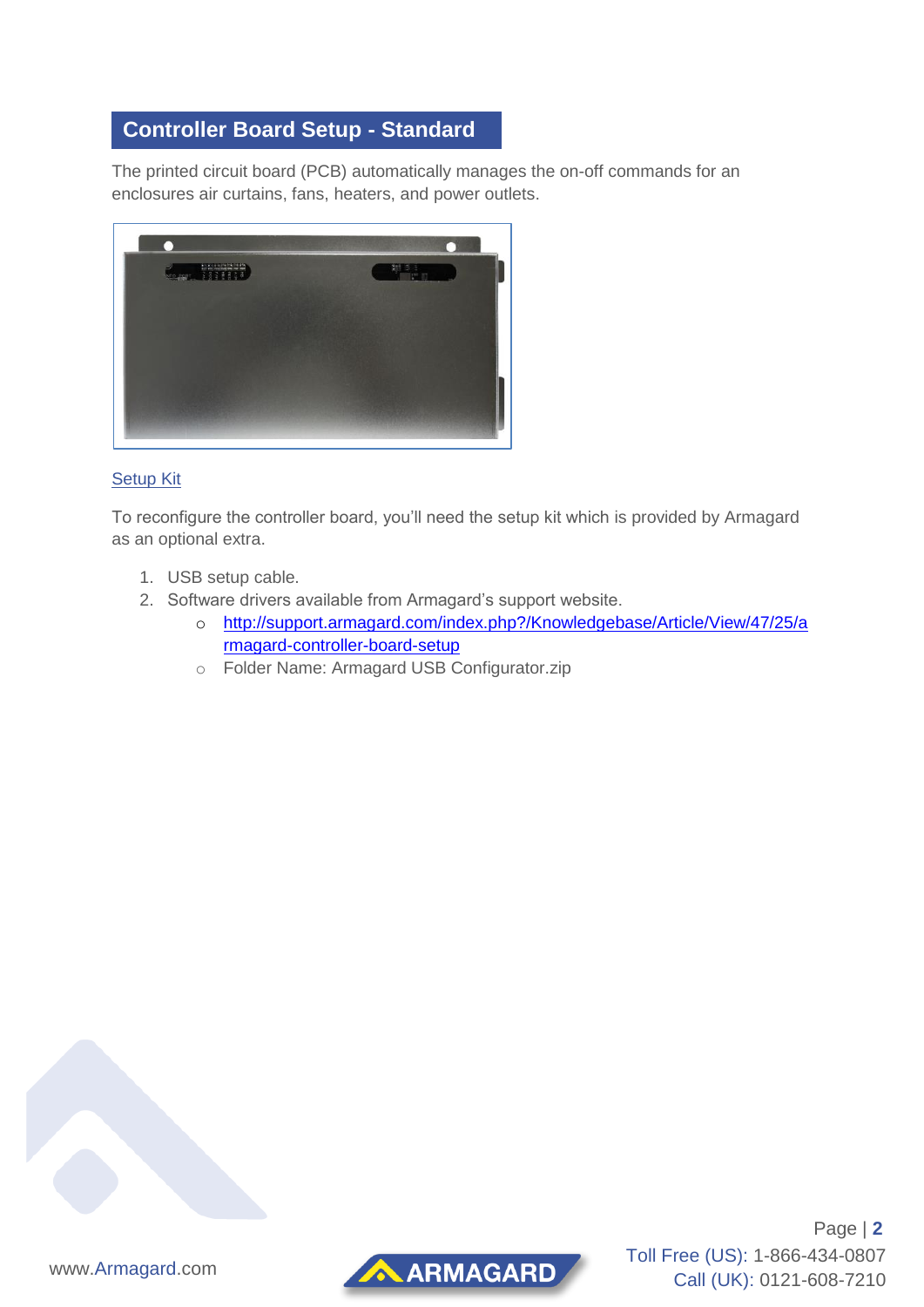#### **How to Connect to the Board**

Step 1: Locate your USB setup cable and download the appropriate drivers from Armagard's support website (files needed are detailed on the previous page).

Step 2: To configure the controller board you'll need a computer (ideally a laptop) close enough for the USB setup cable to reach the controller board.

Step 3: Unzip the Armagard USB Configurator folder, and copy the 'ArmagardTerminal' program and driver information file 'Armagard USB Configurator.inf' onto your computers desktop.

Step 4: Next, locate the controller board within your enclosure. Also take note of the systems LED's (figure 1).

Warning: Make sure the enclosures power is switched off and unplugged before removing or attaching the steel lid to avoid the risk of an electric shock.



Step 5: Use a crosshead screwdriver to remove the steel lid that covers the PCB board and place the removed washers and nylocs to one side.

Step 6: Connect the USB cable into your computer, and then the 3-pin internal connection to the setup port (highlighted red) on the controller board (figure 2).



Warning: Do not touch the controller board if the steel lid has been removed and the power is turned on.

Step 7: Power the enclosure back on.

AARMAGARD

Page | **3** Toll Free (US): 1-866-434-0807 Call (UK): 0121-608-7210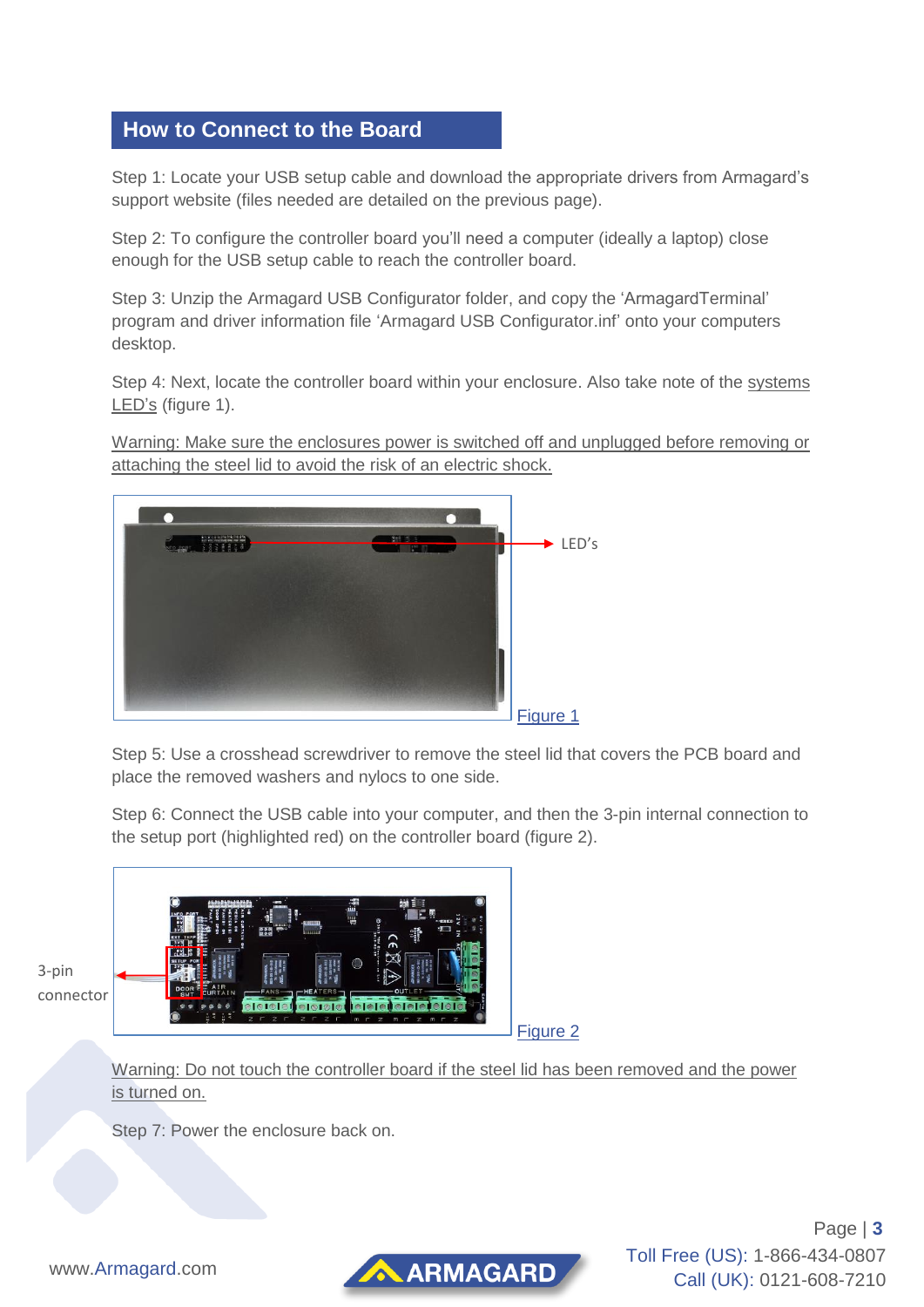Step 8: Once the board is connected to the computer through the setup cable, Windows will automatically start looking for the drivers. To complete the setup, you'll need to locate the driver called 'Armagard USB Configurator.INF', which you placed on your computer desktop earlier. Then simply follow the setup instructions until finished.

Step 9: Open the 'ArmagardTerminal' program from your computer (mentioned earlier) and select the correct COM port from the drop down menu as shown in figure 3 box 1. The correct COM port should be the last one on the list from the drop down menu.

| 3<br>aZ,                                                                                                                                                                                                                                                                                                                                                                            | Ter <mark>minal v1.9b - 2</mark> 00803158 - by Br@y++ |                                                                                                                                                                                     |                                                                                                                                        |                                                 |                                                                                                 |
|-------------------------------------------------------------------------------------------------------------------------------------------------------------------------------------------------------------------------------------------------------------------------------------------------------------------------------------------------------------------------------------|-------------------------------------------------------|-------------------------------------------------------------------------------------------------------------------------------------------------------------------------------------|----------------------------------------------------------------------------------------------------------------------------------------|-------------------------------------------------|-------------------------------------------------------------------------------------------------|
| Connect<br><b>Hescan</b><br>Help<br>About.<br>Quit<br>Settings                                                                                                                                                                                                                                                                                                                      | <b>COM Port</b><br>COM9<br>≛<br>COM <sub>s</sub>      | <b>Baud</b> rate<br>57600<br>600<br>14400<br>C.<br>o<br>1200<br>115200<br>19200<br>n.<br>☞<br>2400<br>128000<br>28800<br>4800<br>256000<br>38400<br>9600<br>56000<br>C custom<br>C. | Data bits<br>Parity<br>$\epsilon$ none<br>C.<br>5<br>$\cap$ odd<br>n.<br>6<br>$\Gamma$ even<br>C 7<br>C.<br>mark<br>G8<br>$\cap$ space | Stop bits<br>$G$ 1<br>$C$ 1.5<br>C <sub>2</sub> | Handshaking<br>☞<br>none<br>C RTS/CTS<br>C XON/XOFF<br>RTS/CTS+X0N/X0FF<br>C RTS on TX □ invert |
| Scripting<br>ASCII table<br>custom BR<br><b>Rx</b> Clear<br>Auto Dis/Connect<br>$\Box$ Time<br>Stream log<br>Set font<br>27<br>9600<br>٠<br>Graph<br>Remote<br>$CR = LF$<br><b>AutoStart Script</b><br>Stay on Top<br>п.<br>Receive<br><b>HEX</b><br>Bin<br>Dec.<br>Reset Counter   13 ↔<br>StartLog   StopLog  <br><b>CLEAR</b><br>Counter = $439$<br>REQ RES<br>ASCII<br>☞<br>Hex |                                                       |                                                                                                                                                                                     |                                                                                                                                        |                                                 |                                                                                                 |

#### Figure 3

Step 10: Set the default BAUD rate for setup as 115200. These can be selected from the pre-set figures shown in figure 3 box 2 above. Now click 'connect', highlighted in figure 3 box 3 above.

Note: A BAUD is a unit used to express the speed of transmission of electronic signals, corresponding to one information unit or event per second.





Page | **4** Toll Free (US): 1-866-434-0807 Call (UK): 0121-608-7210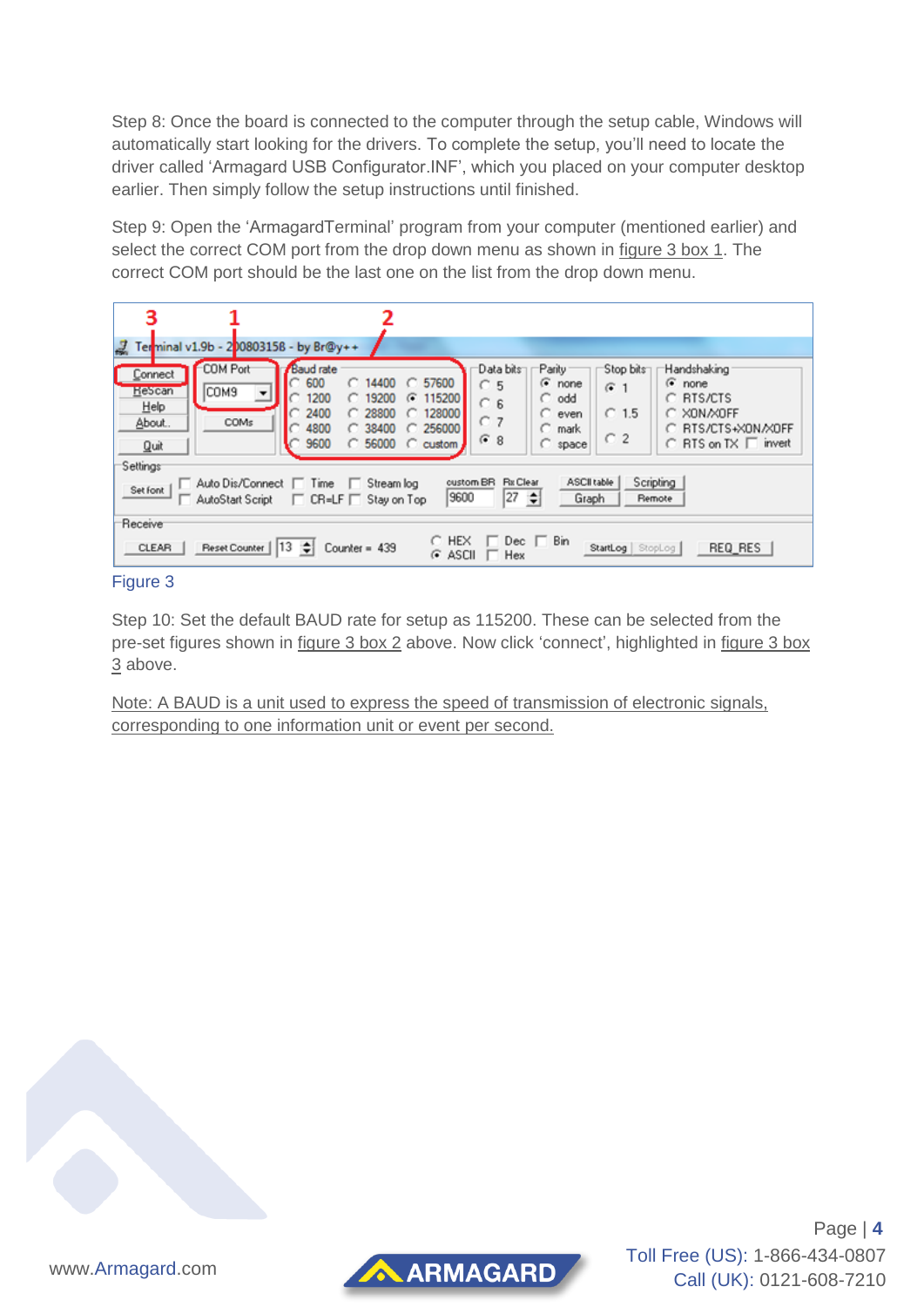Step 11: Once connected, press 'enter' on the menu's window and the enclosures system will be switched off and a menu will be displayed on the terminal program in box 5, the current settings will be displayed for all the components just above the menu shown in figure 4 box 4 below.

| Forminal v1.9b - 200803158 - by Br@y++                                                                                                                                                                                                                                                                                                                                                                                                                                                                                                                                                                              |  |  |  |  |  |
|---------------------------------------------------------------------------------------------------------------------------------------------------------------------------------------------------------------------------------------------------------------------------------------------------------------------------------------------------------------------------------------------------------------------------------------------------------------------------------------------------------------------------------------------------------------------------------------------------------------------|--|--|--|--|--|
| <b>COM Port</b><br><b>Baud</b> rate<br>Data bits<br>'Parity'<br>Stop bits⊤<br>Handshaking<br>Connect<br>$\degree$ 600<br>14400<br>57600<br>$\odot$ none<br>$\odot$ none<br>C<br>$\overline{5}$<br>O.<br>$G - 1$<br>ReScan<br>COM9<br>▼<br>1200<br>115200<br><b>RTS/CTS</b><br>19200<br>G<br>odd<br>n<br>6<br>C<br>Help<br>2400<br>X0N/X0FF<br>28800<br>128000<br>$C$ 1.5<br>O.<br>O<br>even<br>$\overline{7}$<br>O<br>COMs<br>About<br>$C$ 4800<br>RTS/CTS+XON/XOFF<br>38400<br>256000<br>mark<br>O<br>$\subset$ 2<br>G8<br>9600<br>$RTS$ on $TX$ $\Box$ invert<br>C.<br>56000<br>$\degree$ custom<br>space<br>Quit |  |  |  |  |  |
| Settings<br>custom BR<br><b>Rx</b> Clear<br>ASCII table                                                                                                                                                                                                                                                                                                                                                                                                                                                                                                                                                             |  |  |  |  |  |
| Scripting<br>Auto Dis/Connect □ Time □ Stream log<br>Set font<br>27 호<br>9600<br>Graph<br>AutoStart Script<br>$\Box$ CR=LF $\Box$ Stay on Top<br>Remote                                                                                                                                                                                                                                                                                                                                                                                                                                                             |  |  |  |  |  |
| Receive                                                                                                                                                                                                                                                                                                                                                                                                                                                                                                                                                                                                             |  |  |  |  |  |
| $\Box$ Dec $\Box$ Bin<br>$\subset$ HEX<br>Reset Counter   13<br>Counter = $439$<br>StartLog   StopLog  <br><b>CLEAR</b><br>$REG$ RES $ $<br>$G$ ASCII $\Box$ Hex                                                                                                                                                                                                                                                                                                                                                                                                                                                    |  |  |  |  |  |
| Heater(s) hysteresis temperature:<br>2C(3F)<br>Media on high temperature:<br>40 C (104 F)<br>۰Δ<br>Media on low temperature:<br>5C(41F)<br>Media hysteresis temperature:<br>5C(9F)                                                                                                                                                                                                                                                                                                                                                                                                                                  |  |  |  |  |  |
| Main menu                                                                                                                                                                                                                                                                                                                                                                                                                                                                                                                                                                                                           |  |  |  |  |  |
| 1. Display current settings<br>2. Set 'Fan On' temperature<br>3. Set Fan hystersis<br>4. Set 'Heater On' temperature<br>5. Set Heater hysteresis<br>5<br>6. Set 'Media On' max temperature limit<br>7. Set 'Media On' low temperature limit<br>8. Set Media hysteresis<br>9. Diagnostics                                                                                                                                                                                                                                                                                                                            |  |  |  |  |  |
| 10. EXIT MENU<br>Please select an option :<br><b>Goodbye!</b>                                                                                                                                                                                                                                                                                                                                                                                                                                                                                                                                                       |  |  |  |  |  |
|                                                                                                                                                                                                                                                                                                                                                                                                                                                                                                                                                                                                                     |  |  |  |  |  |



Step 12: The settings for each component can then be changed by selecting the appropriate option from the menu in box 5.

For Example: To change the temperature at which the heater comes on enter '4' followed by the return key. Then enter the new value followed by the letter 'C' (for Centigrade) or 'F' (for (Fahrenheit) followed by the return key, such as 40C.

Note: The menu will time out after 30 seconds if no commands are received and the system will switch back on.

Step 13: Once your settings have been completed, turnoff the enclosures power and remove the 3-pin connector. Then secure the steel lid back onto the PCB and turn the power back on.



Page | **5** Toll Free (US): 1-866-434-0807 Call (UK): 0121-608-7210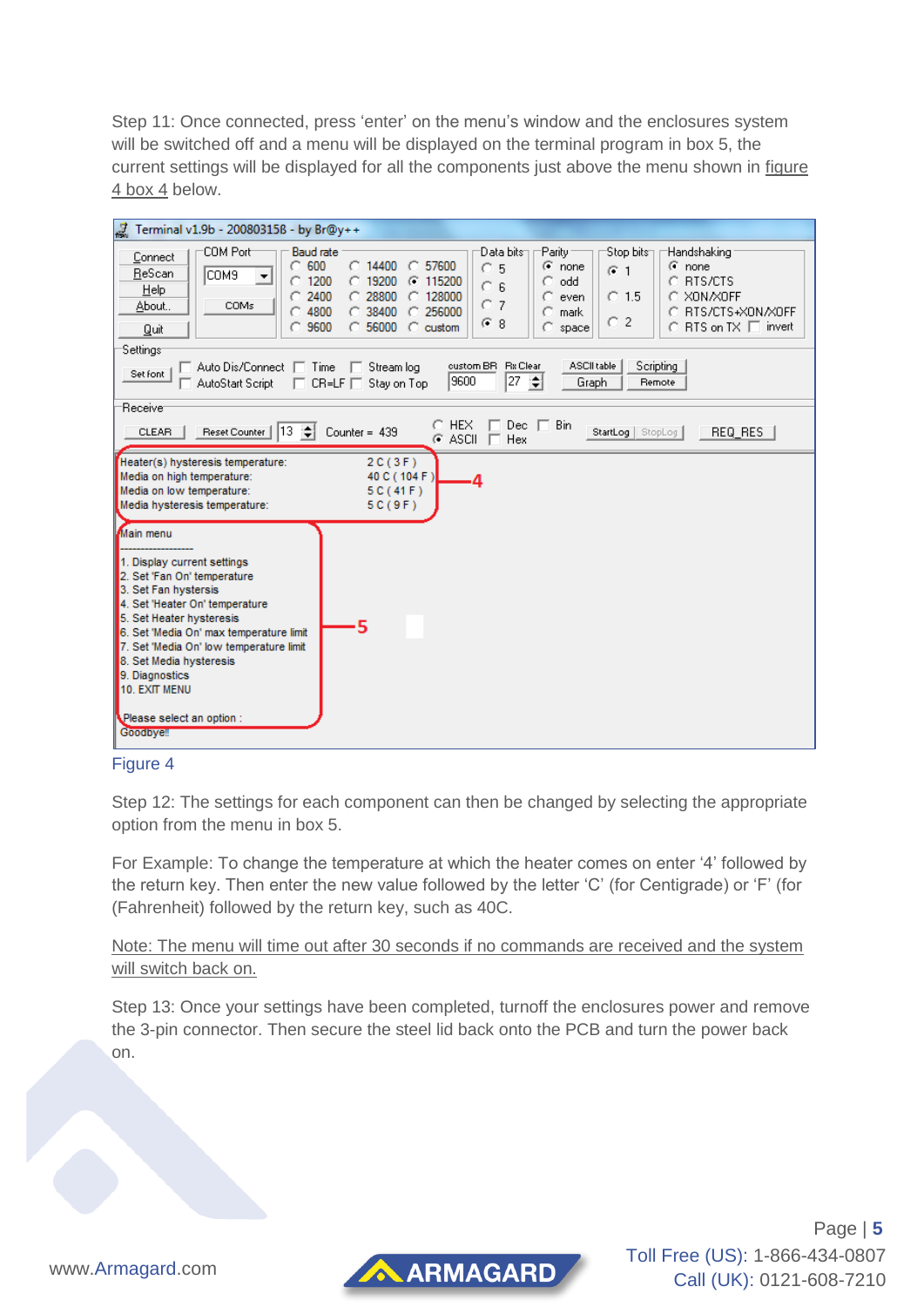#### **Media/TV Outlets x3**

For the board to control the media/equipment housed in the enclosure they must be connected to the controller board. The controller board can supply power by wiring cables into one of the three power outlets. To do this follow the steps below:

Warning: Make sure the enclosures power is switched off and unplugged before removing the steel lid to avoid the risk of an electric shock.



Figure 1a

Step 1: Use a crosshead screwdriver to remove the steel lid that covers the PCB board and place to one side (figure 1a).



Figure 2a

Step 2: Secure the relevant wires specific to your region into the 'Neutral (N), Live (L) and Earthed (E)' outlets (figure 2a).

Step 3: When wiring is complete, secure the steel lid back onto the PCB board and turn the power back on.





Page | **6** Toll Free (US): 1-866-434-0807 Call (UK): 0121-608-7210